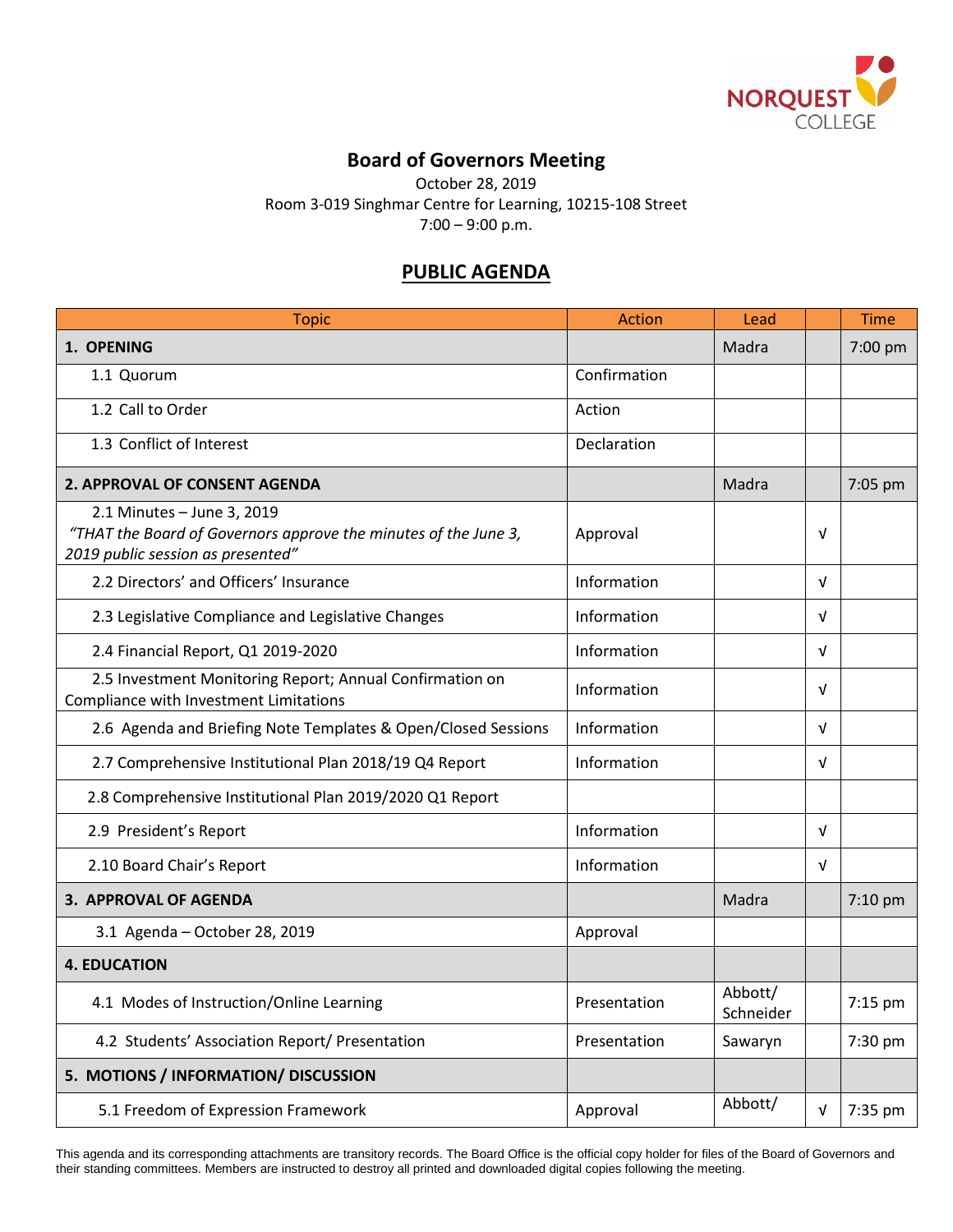

|                                                      |                   | Evans                   |            |         |
|------------------------------------------------------|-------------------|-------------------------|------------|---------|
| 5.2 Consolidated Financial Statements and OAG Report | Approval          | Abbott/<br><b>Beck</b>  | V          | 7:45 pm |
| 5.3 Signing Authority                                | Approval          | Abbott/<br><b>Beck</b>  | $\sqrt{ }$ | 7:55 pm |
| 5.4 Culture and Transformation: Values               | Presentation      | Abbott/<br><b>Rubis</b> | $\sqrt{ }$ | 8:05 pm |
| <b>6. IN CAMERA SESSIONS</b>                         |                   |                         |            |         |
| 6.1 In camera session $-$ with Management            | <b>Discussion</b> | Madra                   |            | 8:15 pm |
| 6.2 In camera session – without Management           | Discussion        | Madra                   |            | 8:25 pm |
| 7. CONCLUSION                                        |                   |                         |            |         |
| 7.1 Roundtable Discussion                            | Discussion        | Madra                   |            | 8:35 pm |
| 7.2 Meeting evaluation                               | <b>Discussion</b> | Madra                   |            | 8:40 pm |
| 7.3 Adjournment                                      |                   | Madra                   |            | 8:45 pm |